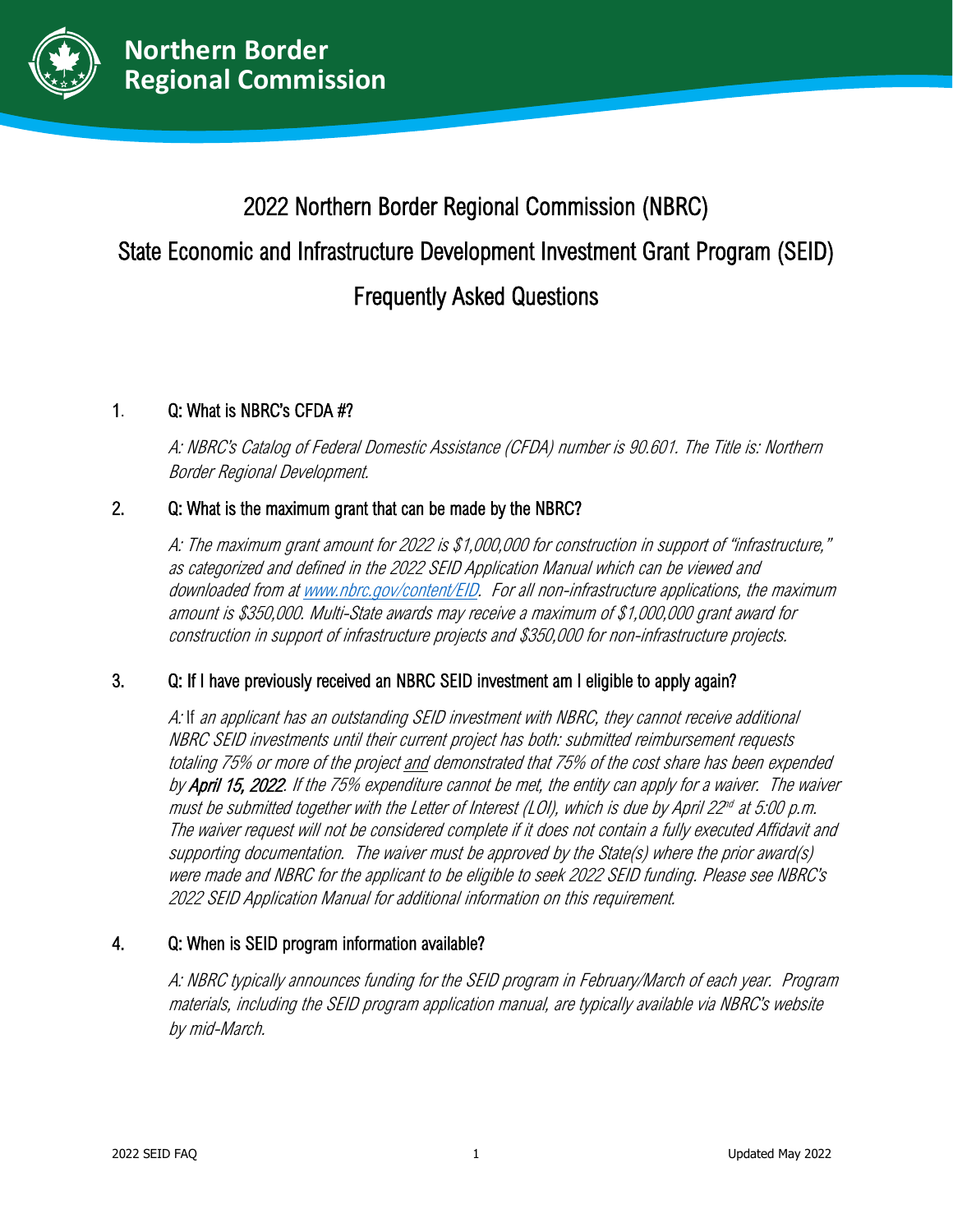#### 5. Q: Can NBRC funds match other federal funds?

If <sup>a</sup> project uses funds from multiple federal sources (including the NBRC), no more than 80% of <sup>a</sup> total project cost can be comprised of federal grant funds (e.g., if an applicant receives \$100,000 from another federal source, such as the Economic Development Administration, and the total project cost is \$200,000, the total NBRC award could not exceed \$60,000). It is equally important for applicants to check with other federal sources, as each federal agency may have its own restrictions.

#### 6. Q: Are ARPA (American Rescue Plan Act) funds considered federal or non-federal funds?

A: ARPA money is considered Federal money. It cannot be used as non-Federal match.

#### 7. What is the de**fi**nition of 'construction'?

A: "Construction" means construction, alteration, or repair (including dredging, excavating, and painting) of buildings, structures, or other real property. For purposes of this definition, the terms "buildings, structures, or other real property" include, but are not limited to, improvements of all types, such as bridges, dams, plants, highways, parkways, streets, subways, tunnels, sewers, mains, power lines, cemeteries, pumping stations, railways, airport facilities, terminals, docks, piers, wharves, ways, lighthouses, buoys, jetties, breakwaters, levees, canals, and channels. A project that includes planning and engineering when part of a larger construction implementation will be considered 'construction'; a project solely made up of planning and/or engineering will not be considered 'construction'. Construction in support of an eligible category of infrastructure is eligible for a maximum award of \$1,000,000. Construction in support of eligible category of non-infrastructure is eligible for a maximum award of \$350,000.

## 8. Q: Is the planning and engineering for a potential telecommunications project considered infrastructure?

A: No, this would be considered a planning or study not the physical infrastructure. If the planning is part of a grant that includes construction in support of telecommunications infrastructure, which is an eligible category of infrastructure, then yes.

## 9. Q: If my project is approved by NBRC, can the grant agreement be signed before I have evidence of full funding (match) for the project?

A: Yes. A SEID grantee has until September 30<sup>th</sup> of the year following award, to secure all matching funds for their project. While NBRC issues grant agreements in September/October each year to get federal funds obligated as promptly as possible, a grantee does not have authorization to begin their project until they are issued a Notice to Proceed. A Notice to Proceed will not be issued until all match is secured and documented and all other items that are listed in the grant agreement are completed.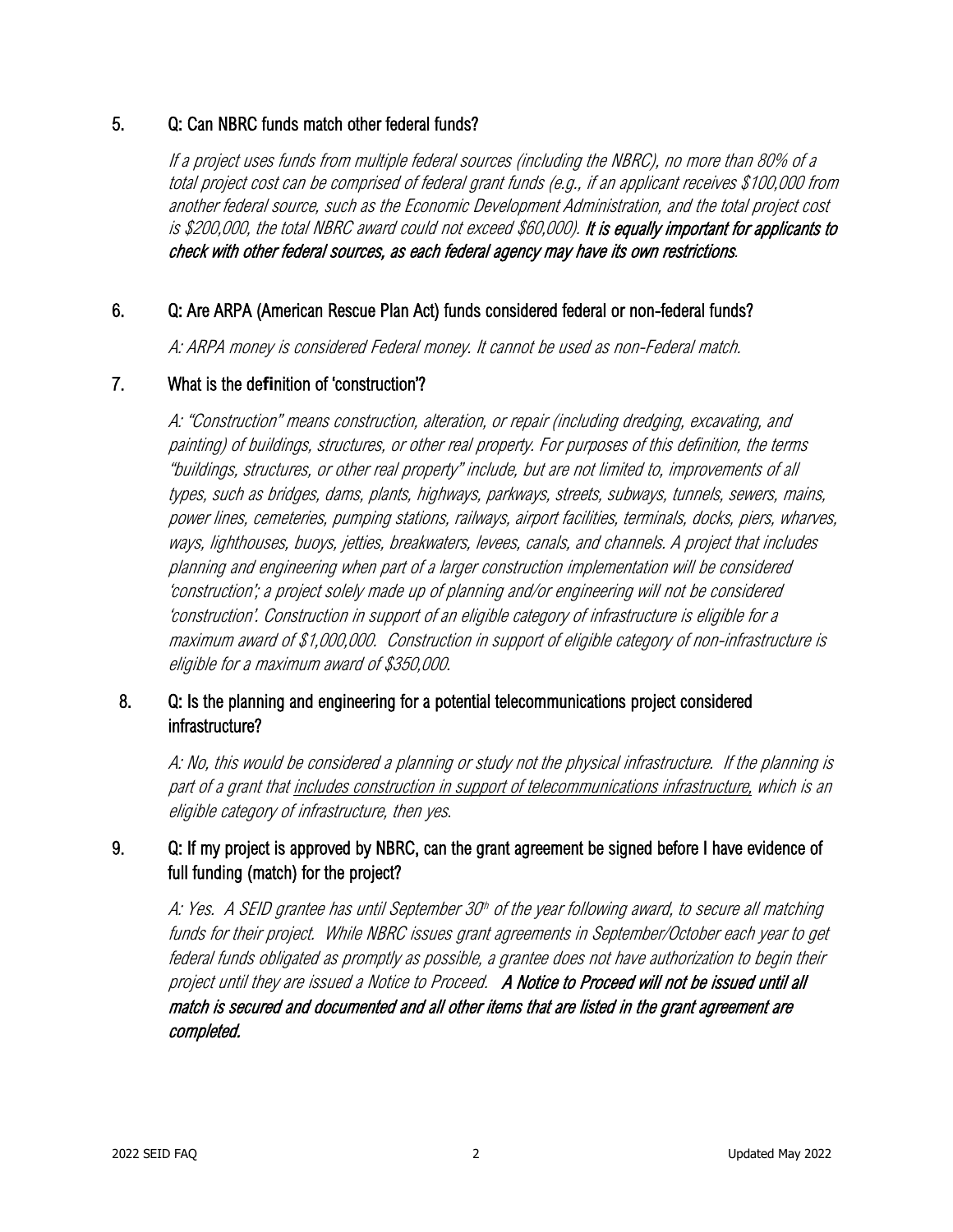#### 10. Q: What happens if I am approved for NBRC funding but am unable to secure matching funds?

A: If match is not secured and documented by September  $30<sup>h</sup>$  following the year of the award, unless there are extraordinary circumstances, the Federal Co-Chair may de-obligate the funds and award them to other projects. A project should be able to put its funding together within a year, if this is not the case, the project is considered premature for funding.

#### 11. Q. In completing the SF424cbw (Budget) form, where should I note NBRC funds?

 A. The SF424cbw is a federal form that has fields which cannot be modified. The NBRC share of funds should be noted in the column entitled HUD share. The budget form should be completed referencing all project related costs in the appropriate category with corresponding amounts in the appropriate columns. For example, if the project will involve site work for a total of \$500,000 and \$250,000 is being paid for with NBRC funds and \$250,000 is being for with local match, site work should be noted in the appropriate section of the budget and the amounts listed in the correct columns. The SF424cbw Budget and Instructions template, provided on the SEID page of NBRC's website, also provides a SF424cbw summary that may be easier to complete before completing the detailed budget. The details and summary (first two tabs of template) are what must be provided in support of the SEID LOI and application.

#### 12. Q: If approved for an NBRC grant how will I receive the funds?

A: After evidence of all matching funds has been provided and an agreement between the recipient and NBRC has been signed, and the project has received a Notice to Proceed, they can begin to commit and expend eligible project costs. NBRC funds are reimbursement only. Following the Notice to Proceed, a grantee may request reimbursement of NBRC funds for eligible project costs. Demonstration of required match must also occur in alignment with requesting NBRC funds. Note: Any NBRC funds or matching funds committed or expended prior to the issuance of a Notice to Proceed are not eligible to be reimbursed nor counted as match. Please see NBRC's Grant Administration and Compliance Manual available to download from [http://www.nbrc.gov/content/resourcesf](http://www.nbrc.gov/content/resources)or more information.

#### 13. Q: What is the difference between startup funds and cost of operations?

A: NBRC will not provide funding for ongoing operations of organizations. The rationale is that NBRC funds cannot be relied upon from year to year and sustaining organizations is not in the mission of the NBRC, nor is it in the interest of efficient use of public dollars. NBRC will however provide startup costs for projects and/or facilities. For example: if a nonprofit were to create a program that trained individuals to be ready with new skill sets for potential businesses in the area NBRC could provide funds in the following ways. NBRC could cover the costs associated with the development of training courses, development of programmatic initiatives to complete training and even potentially pay for training of individuals if there was a specific end goal that could demonstrate that jobs were waiting for those individuals. NBRC could also pay instructors for a specified time-period as a pilot or to get the program off the ground. NBRC would not however pay for the instructors for a course that has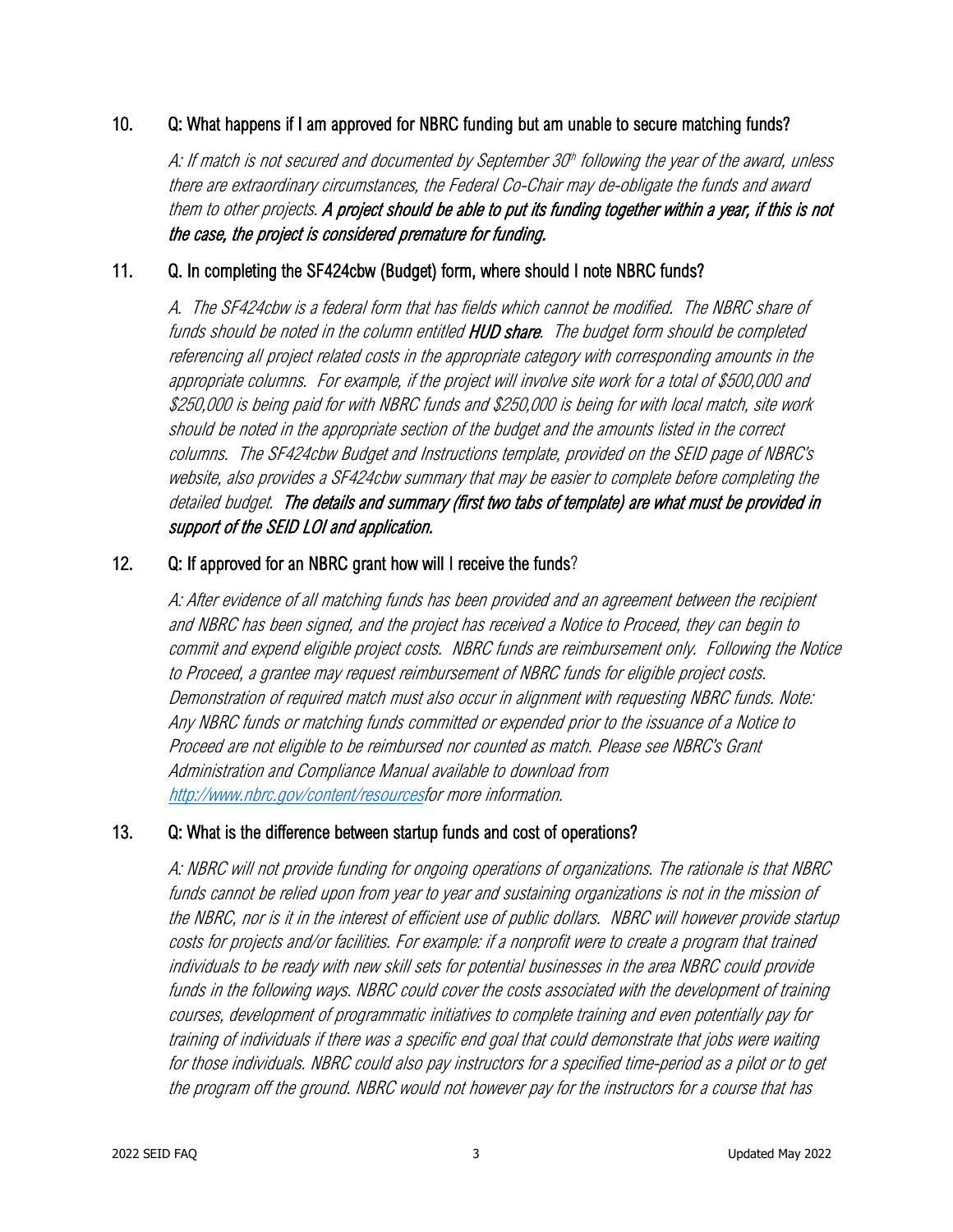already been developed and up and running for the past few years. If these types of applications are submitted the applicant should clearly outline how continued funding of the program will be sustainable in the future, absent NBRC funds.

#### 14. Q: What is the maximum timeframe for an NBRC funded project?

A: The investment period (time that the project shall be completed) shall be 3 years, beginning on October  $1<sup>st</sup>$  of the year award funded through September 30<sup>th</sup>, three years later. As a reminder, SEID award announcements are not typically made until mid-late August of each year.

# 15. Q: If staff time is included in the cost of the project, what is the rate that our organization can charge; can we charge our Indirect Cost Rate?

A: Entities that have <sup>a</sup> Federal Cognizant Agent can submit with their application the letter from such entity demonstrating their Indirect Cost Rate, and budget their project accordingly. Those entities without an Indirect Cost Rate determination may use the regular pay of staff plus 10% as their Indirect Cost Rate for purposes of budgeting for the project. The federally approved indirect cost rate, in place at time of application, will be the indirect cost rate for the entirety of the project, and will be referenced in the grant agreement issued for the project. A range of indirect cost rates is not allowed, nor will the indirect cost rate be adjusted, up or down, during the lifecycle of the project.

## 16. Q: Does use of NBRC funds require compliance with Davis-Bacon re: prevailing wage rates?

A: No, not for funds Congress has appropriated to NBRC. However, if the project is also using funds from another federal agency that do require Davis-Bacon compliance, the entire project will be subject to those rates.

#### 17. Q: Can funds be used to purchase a conservation easement?

A: Yes, however, a case must be made for how it is an economic development driver for the region. Each State may prioritize this differently, and it will be up to the States to determine how competitive this type of application is compared to applications that produce jobs. You are strongly encouraged to speak with your state Program Manager within your state. Se[e www.nbrc.gov](http://www.nbrc.gov/)

## 18. Q: Do I submit the SEID investment application online via Grant.gov?

A: No. Once the SEID program is announced each year, NBRC will post the date on our website that the NBRC application portal will be available for access. NBRC's application portal address will be provided to entities invited to apply. SEID applications must be made through NBRC's portal to be eligible for review and scoring.

## 19. Q: If a Municipality/Applicant is being given land to use as match for a project, can the value of the land be used as match?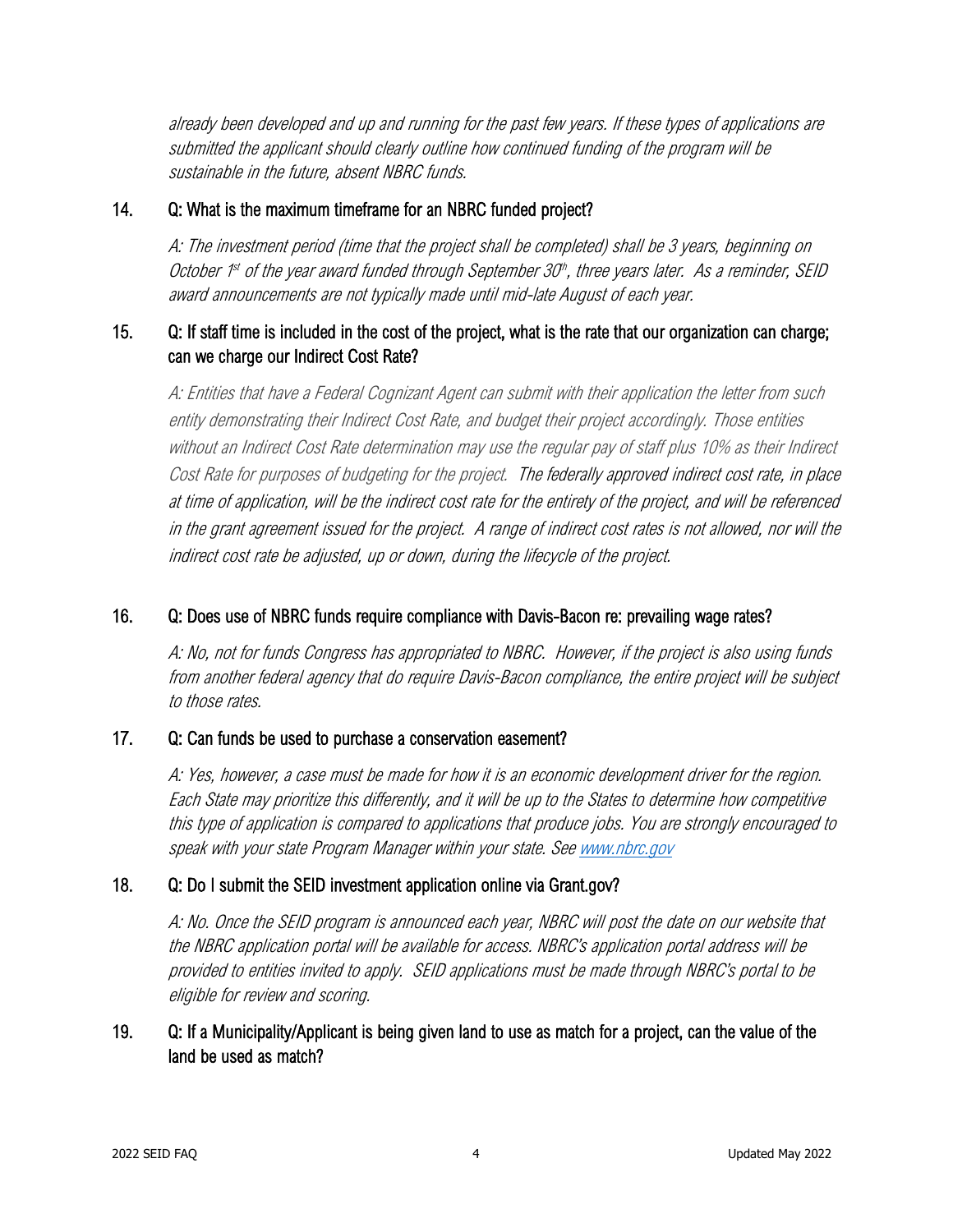A: For land or other donated real property, a Letter of Intent from the current property owner stating that they will provide the land to the project stating the sale and 'appraised' value of the land, the anticipated date of transaction, and identification of the property. Even if the property is being donated, a professional appraisal is required. NOTE: A municipal assessment is NOT an appraisal. An appraisal of the property must have been completed within the past 18 months, or an appraisal must be made prior to issuing a Notice to Proceed if the project is being donated.

# 20. Q: Can NBRC funds be used as cost share for other federal grant or loan programs, even programs that speci**fi**cally stipulate that other sources of federal funds cannot be used as a source of match or cost share?

A: Statutory provisions for NBRC allow NBRC to be used to match/cost share other federal grants. However, NBRC funds still maintain their federal status and must be counted toward the 80% ceiling of federal funds being expended for any one project. If the federal funds are in the form of a loan, they do not count toward the 80% federal ceiling. Note: If another federal agency prohibits using federal funds for cost-share then you may not use NBRC funds. Both agencies must allow the use of federal funds – think lowest common denominator.

#### 21. Q: Can staff time be used as part of a match or cost share requirement?

A: Yes, with the following exceptions: time that is used to match other programs cannot be used (counted twice, etc.); time must be recorded; cannot use federal employees' time; are not included in any other federal grants; are part of the project budget.

#### 22. Q: What is an Indirect Rate?

 A: Indirect rates are the 'overhead' that is incurred for employees of the entity applying for funds or volunteers for the project. Typically, an indirect rate is a % of the wages and fringe.

#### 23. Q: Can we use indirect costs as part of staff time for projects?

A: You may use indirect cost rate from an approved Federal Cognizant Agent with the submission of those documented amounts. If you do not have a Federal Cognizant Agent (generally most nonpro*fi*ts) you may use 10% as your indirect (overhead) costs.

# 24. Q: If volunteers are being used, and their time is being tracked for in-kind match for the project, what rate do we use to budget the project?

A: Volunteer rate should be consistent with the national average. [http://www.independentsector.org/volunteer\\_time.](http://www.independentsector.org/volunteer_time) As with question 13, volunteers may not be: counted for the same activity in a different project (counted twice) or be federal employees.

## 25. Q: We already have funds available for the project that we are proposing. Can these funds be part of our match if we start and/or complete the work before a NBRC grant would be awarded?

A: No. Eligible project expenses (match and NBRC funds) are only those incurred after execution of the investment agreement and after the Notice to Proceed has been issued. No matching funds or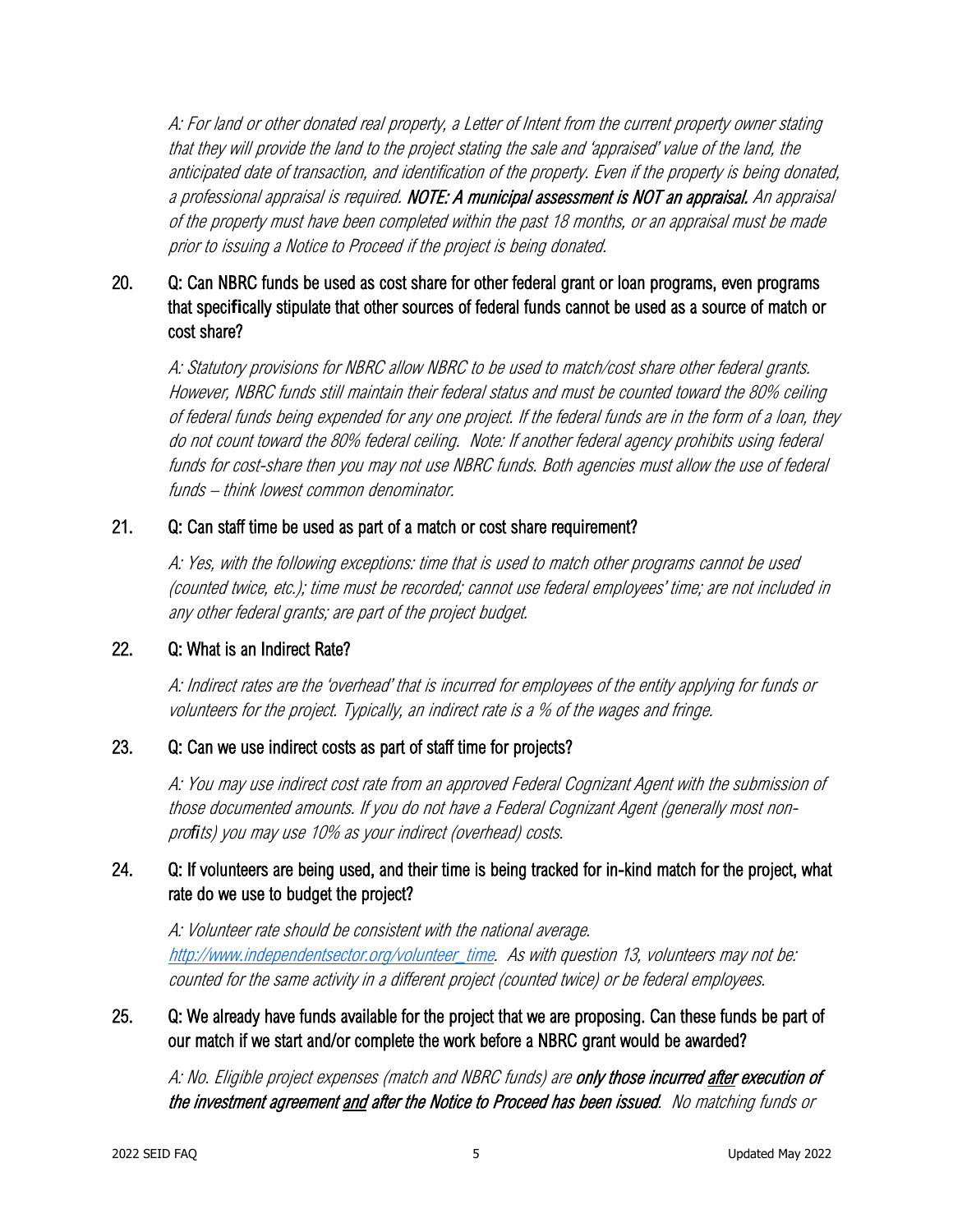NBRC funds can be committed or expended prior to the project receiving a Notice to Proceed from NBRC.

# 26. Q: Can we submit our SEID application via e-mail or in hard copy vs through the NBRC application portal?

 A: No. Applications submitted via hard copy or via email will not be eligible to be reviewed and scored. SEID applications must be submitted through NBRC's portal.

# 27. Q: Who should I contact if I will need assistance in administering this grant, should the project be awarded funding?

A: Each NBRC award recipient is required to utilize a local development district (LDD) in its region to administer the grant, unless they are a department of State government or have requested and been approved for an LDD waiver. LDD's are compensated, through reimbursement for their administrative work, based on a maximum of 2% of the grant award. Grant administration may not be sole sourced to an entity other than an LDD and is an allowable grant expense. Please see the 2022 SEID Application Manual or the NBRC website for more information on the Local Development District requirement.

#### 28. Q: Who reviews and scores my SEID application?

A: SEID applications are reviewed and scored by the State(s) where the project will occur. If the project is a multi-state project, it will be reviewed and scored by each State where the project will occur. It is possible for a multi-state project to be funded in some states and not in others. In that scenario, the grantee would be requested to provide a revised project scope and project budget to align with the reduced funding.

## 29. Q: Who makes the final determination of which projects are awarded SEID funding?

A: States put forth a slate of the projects they have been selected for funding. Once all States have put forth their slate of selected projects, they are brought to the Commission for a full vote. Voting members consist of the Federal Co-Chair and the Governor's Alternates for each State.

## 30. Q: When will I be noti**fi**ed as to whether my application has been approved for NBRC funding?

A: It is planned that all recipients will be noti*fi*ed if their project has been selected for funding, or not, each year by August 31<sup>st</sup>.

## 31. Q: What are the rules on funding religious activity with Federal money?

A. The United States Supreme Court has said that faith-based organizations may not use direct government support to support "inherently religious" activities. Basically, it means you cannot use any part of a direct Federal grant to fund religious worship, instruction, or proselytization. Instead, organizations may use government money only to support the non-religious social services that they provide. Therefore, faith-based organizations that receive direct governmental funds should take steps to separate, in time or location, their inherently religious activities from the government-funded services that they offer.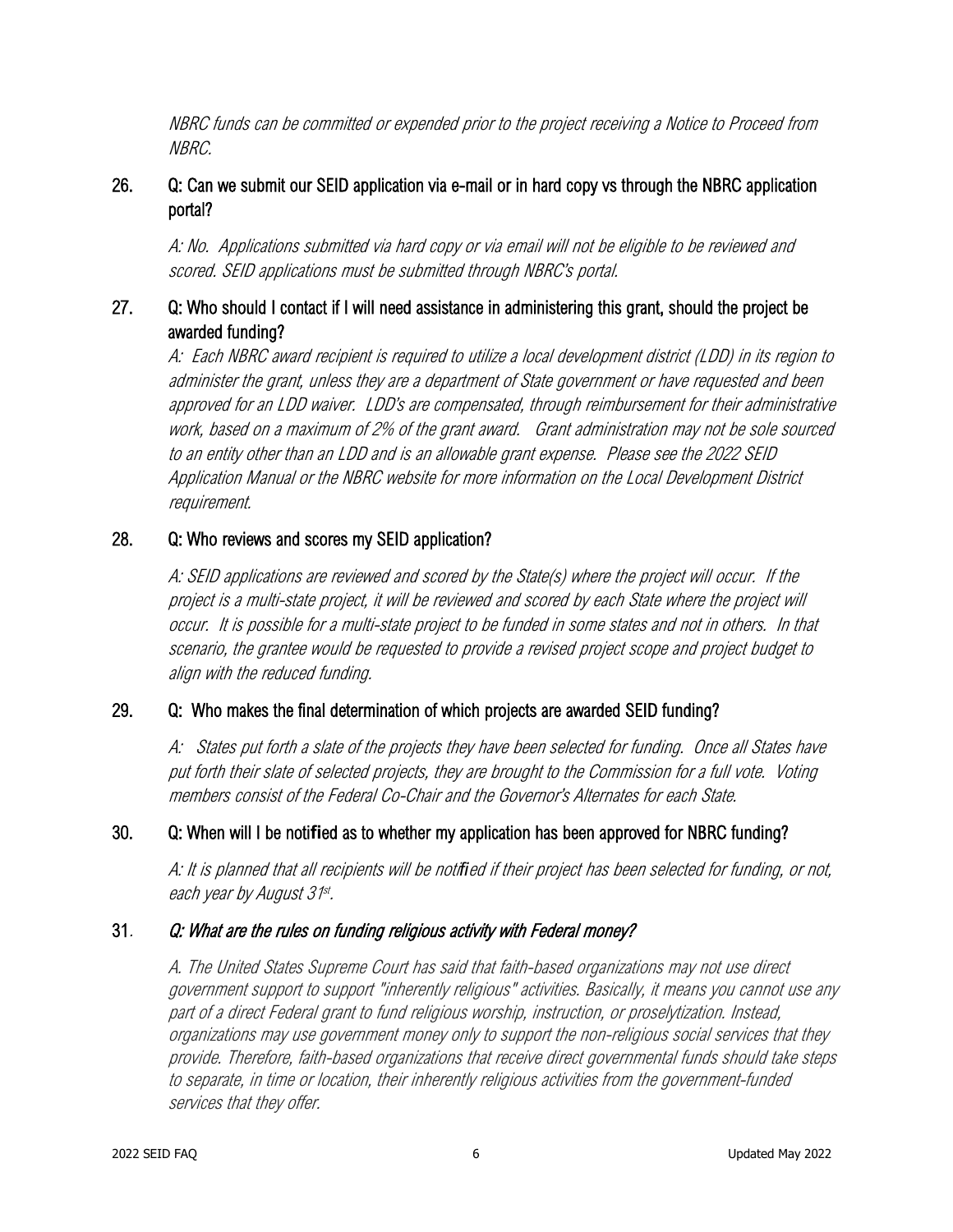Such organizations should also carefully account for their use of all government money. This does not mean your organization can't have religious activities. It simply means you can't use taxpayer dollars to fund them. Some faith-based organizations set up separate charitable organizations (so-called "501(c)(3) corporations") to keep programs that receive government money separate from those that engage in inherently religious activities.

# 32. Q: Am I required to have a UEI # to apply for federal funding?

A. All applicant organizations need an identifier for federal awards processes. On April 4, 2022, that identifier changed from the Data Universal Number System Number DUNS number to the Unique Entity ID (UEI), issued by SAM.gov. The Unique Entity ID is a 12-character alphanumeric ID assigned to an entity by SAM.gov. As part of this transition, the DUNS Number has been removed from SAM.gov. Entity registration, searching, and data entry in SAM.gov now require use of the new Unique Entity ID. Existing registered entities can find their Unique Entity ID by visiting SAM.gov and following the steps outlined. New entities can get their Unique Entity ID at SAM.gov and, if required, complete an entity registration. Current NBRC grantees will be contacted and requested to provide their Unique Entity ID number so this required information is on file.

# 33. Q: If my project is not selected for SEID funding, who should I contact to receive feedback on our application?

A: If your project is not selected for funding, you may contact the State Program Manager to receive feedback on your application. If your project is a multi-state project, you will want to contact each State Program Manager for feedback specific to each state.

## 34. Q: I have programmatic questions regarding the SEID program, who should I contact?

A: Programmatic questions, such as eligibility of entity, use of funds, etc. should be directed to NBRC Program Director Andrea Smith (603) 369-3001 x3 o[r asmith@nbrc.gov.](mailto:asmith@nbrc.gov)

## 35. Q: Is a Unique Entity Identifier (UEI) the same as DUNS?

A: No. The Unique Entity Identifier, or the UEI, is the official name of the "new, non-proprietary identifier" that replaced the DUNS number. The UEI will be requested in, and assigned by, the System for Award Management (SAM.gov).

## 36. Q: Where can I find more information on NBRC?

A[: www.nbrc.gov](http://www.nbrc.gov/) for information about NBRC, including contact information for staff, Governor's Alternates and State Program Managers as well as prior projects funded under the SEID program by state

[www.nbrc.gov/content/impact-reporting](http://www.nbrc.gov/content/impact-reporting) to view NBRC's Annual Reports [www.nbrc.gov/content/eid](http://www.nbrc.gov/content/eid) for detailed SEID program information